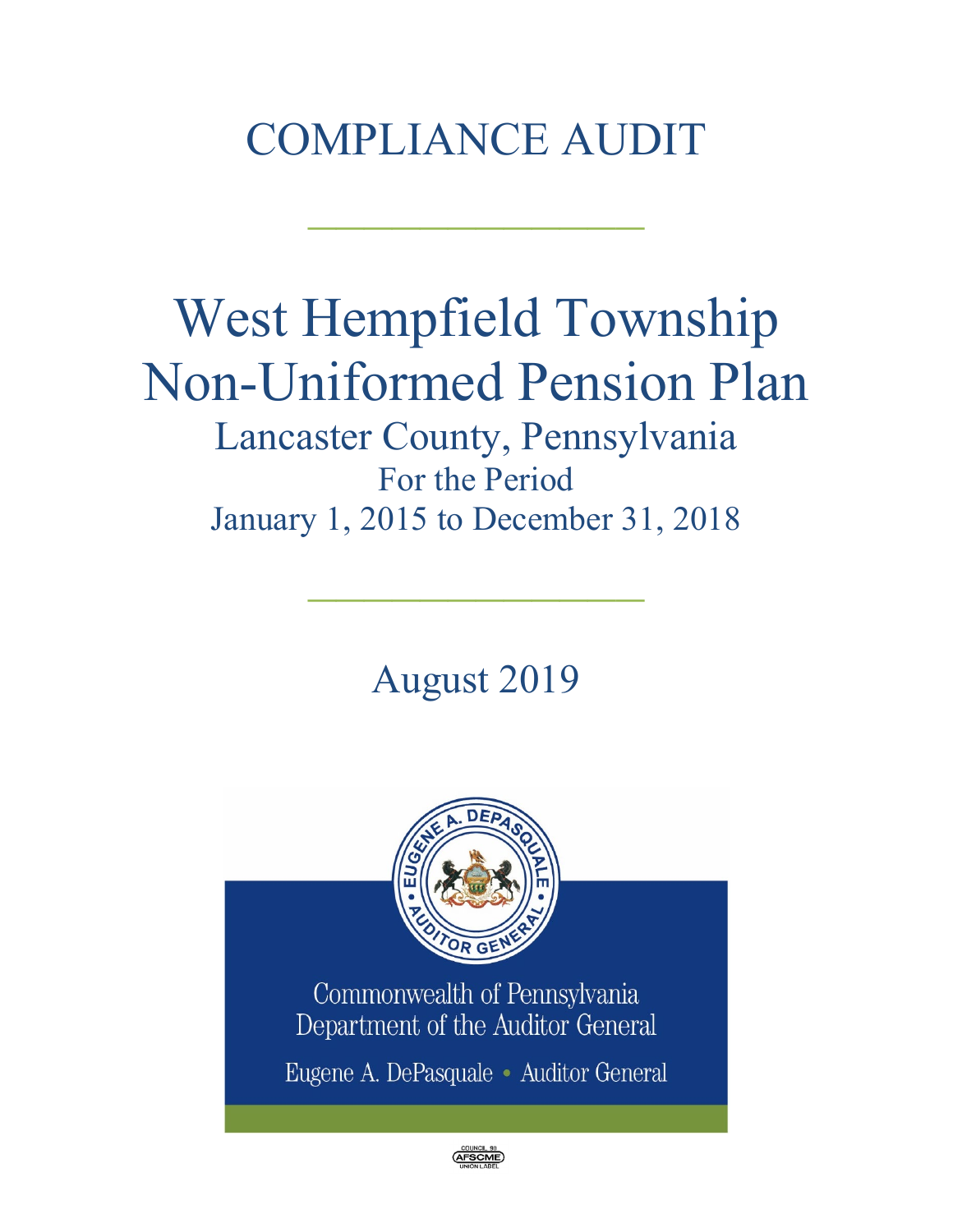

**Commonwealth of Pennsylvania Department of the Auditor General** Harrisburg, PA 17120-0018 Facebook: Pennsylvania Auditor General Twitter: @PAAuditorGen www.PaAuditor.gov

EUGENE A. DEPASQUALE<br>AUDITOR GENERAL

Board of Township Supervisors West Hempfield Township Lancaster County Lancaster, PA 17601

We have conducted a compliance audit of the West Hempfield Township Non-Uniformed Pension Plan for the period January 1, 2015 to December 31, 2018. We also evaluated compliance with some requirements subsequent to that period when possible. The audit was conducted pursuant to authority derived from Section 402(j) of Act 205 and in accordance with the standards applicable to performance audits contained in *Government Auditing Standards* issued by the Comptroller General of the United States. Those standards require that we plan and perform the audit to obtain sufficient, appropriate evidence to provide a reasonable basis for our conclusions based on our audit objective. We believe that the evidence obtained provides a reasonable basis for our conclusions based on our audit objective.

The objective of the audit was to determine if the pension plan was administered in compliance with applicable state laws, regulations, contracts, administrative procedures, and local ordinances and policies.

Our audit was limited to the areas related to the objective identified above. To determine whether the pension plan was administered in compliance with applicable state laws, regulations, contracts, administrative procedures, and local ordinances and policies, our methodology included the following:

- We determined whether state aid was properly determined and deposited in accordance with Act 205 requirements by verifying the annual deposit date of state aid and determining whether deposits were made within 30 days of receipt for all years within the period under audit.
- We determined whether annual employer contributions were calculated and deposited in accordance with the plan's governing document and applicable laws and regulations by examining the municipality's calculation of the plan's annual financial requirements and minimum municipal obligation (MMO) and comparing calculated amounts to amounts actually budgeted and deposited into the pension plan as evidenced by supporting documentation.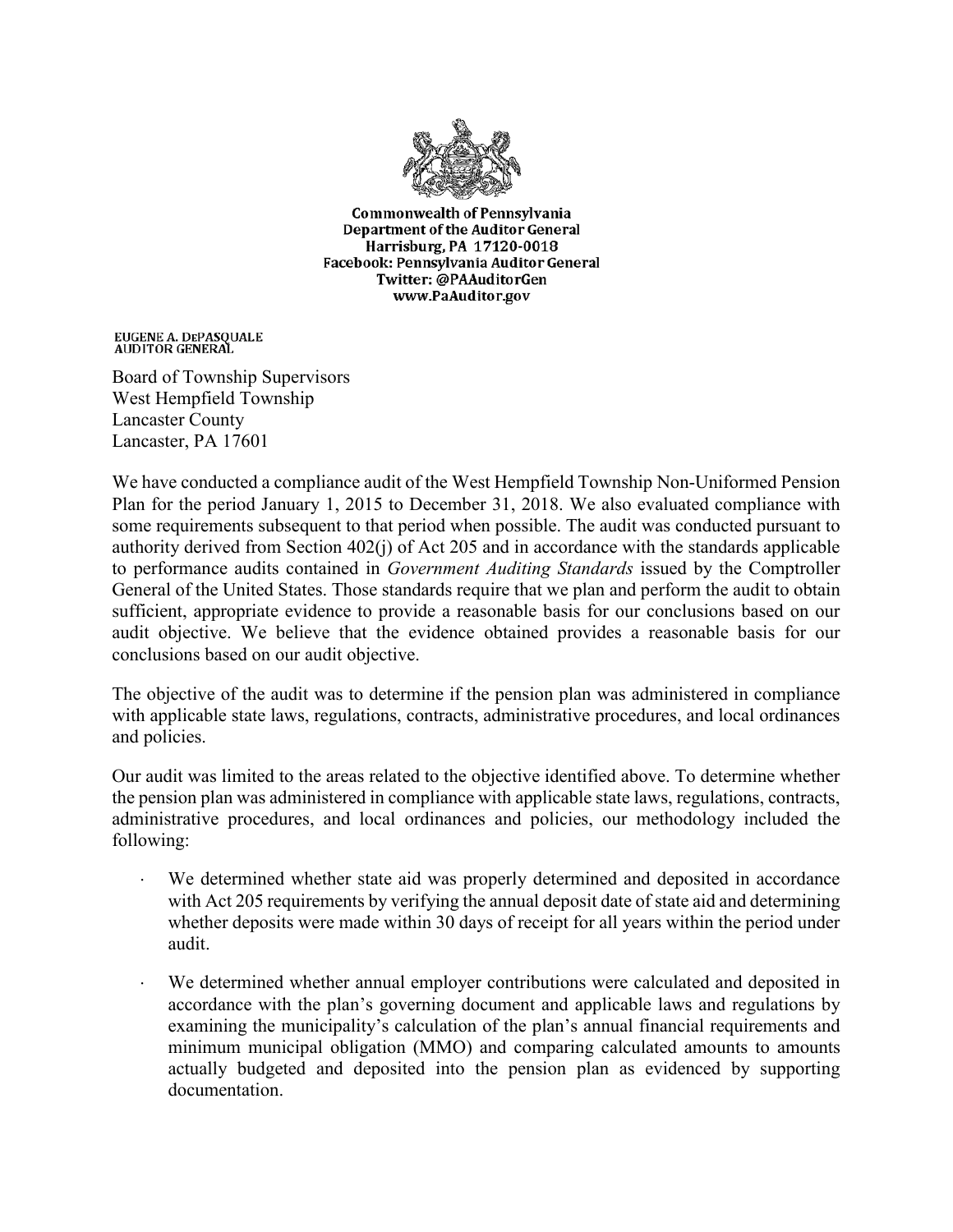- We determined whether annual employer contributions were calculated and deposited in accordance with the plan's governing document and applicable laws and regulations by examining the municipality's calculation of the plan's annual financial requirements and minimum municipal obligation (MMO) and comparing these calculated amounts to amounts actually budgeted and deposited into the pension plan as evidenced by supporting documentation.
- We determined that there were no employee contributions required by the plan's governing document and applicable laws and regulations for the years covered by our audit period.
- We determined whether retirement benefits calculated for both of the plan members who retired during the current audit period, and through the completion of our fieldwork procedures, represent payments to all (and only) those entitled to receive them and were properly determined and disbursed in accordance with the plan's governing document, applicable laws and regulations by recalculating the amount of the monthly pension benefit due to retired individuals and comparing these amounts to supporting documentation evidencing amounts determined and actually paid to recipients.
- We also determined whether retirement benefits calculated for all 3 of the plan members who elected to vest during the current audit period, represent payments to all (and only) those entitled to receive them and were properly determined in accordance with the plan's governing document, applicable laws and regulations by recalculating the amount of the pension benefit due to retired individuals and comparing these amounts to supporting documentation evidencing amounts determined.
- We determined whether the January 1, 2015 and January 1, 2017 actuarial valuation reports were prepared and submitted by March 31, 2016 and 2018, respectively, in accordance with Act 205 and whether selected information provided on these reports is accurate, complete, and in accordance with plan provisions to ensure compliance for participation in the state aid program by comparing selected information to supporting source documentation.

West Hempfield Township contracted with an independent certified public accounting firm for annual audits of its financial statements prepared in conformity with the accounting practices prescribed or permitted by the Department of Community and Economic Development of the Commonwealth of Pennsylvania, which are available at the township's offices. Those financial statements were not audited by us and, accordingly, we express no opinion or other form of assurance on them.

Township officials are responsible for establishing and maintaining effective internal controls to provide reasonable assurance that the West Hempfield Township Non-Uniformed Pension Plan is administered in compliance with applicable state laws, regulations, contracts, administrative procedures, and local ordinances and policies. In conducting our audit, we obtained an understanding of the township's internal controls as they relate to the township's compliance with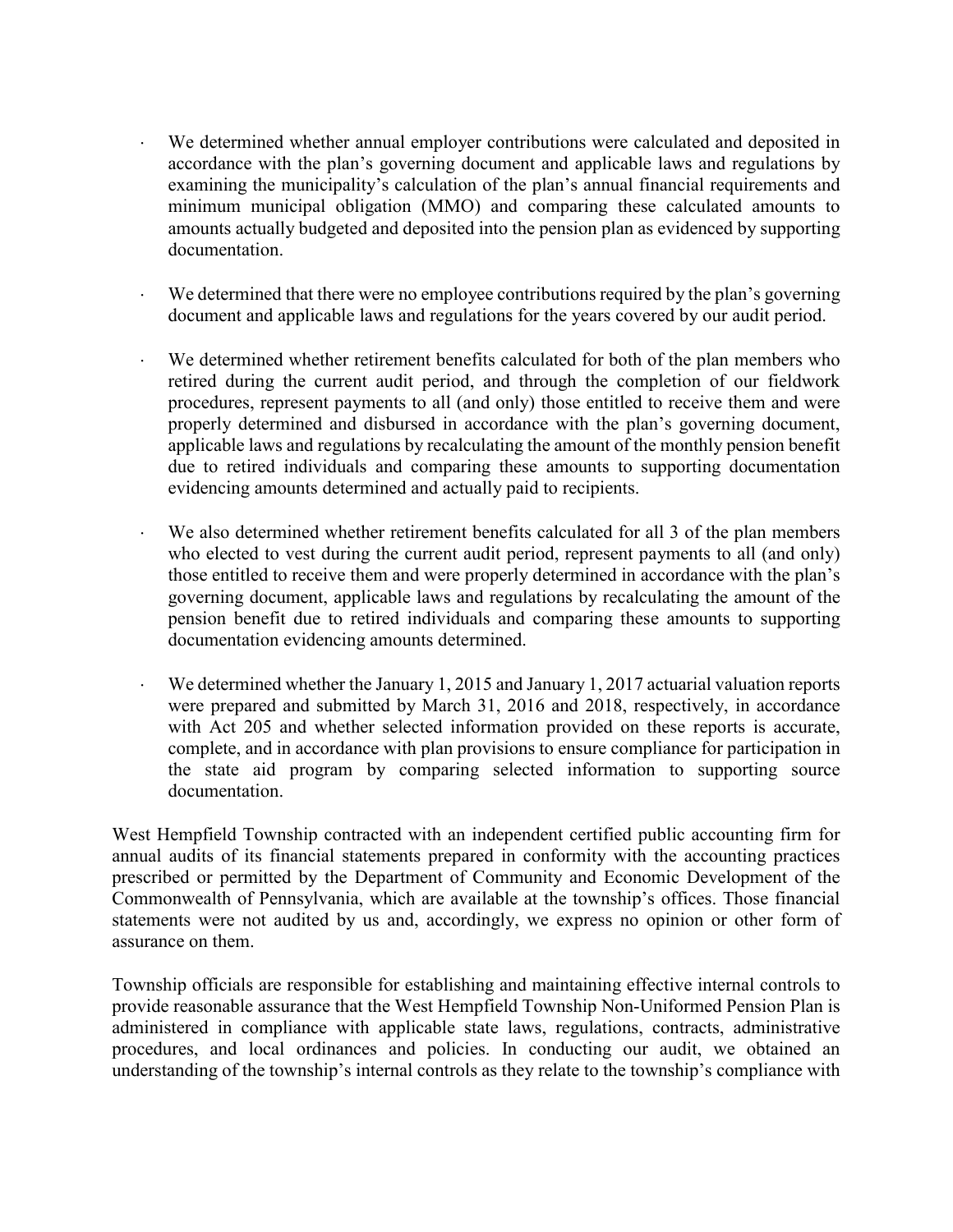those requirements and that we considered to be significant within the context of our audit objective, and assessed whether those significant controls were properly designed and implemented. Additionally and as previously described, we tested transactions, assessed official actions, performed analytical procedures, and interviewed selected officials to provide reasonable assurance of detecting instances of noncompliance with legal and regulatory requirements or noncompliance with provisions of contracts, administrative procedures, and local ordinances and policies that are significant within the context of the audit objective.

The results of our procedures indicated that, in all significant respects, the West Hempfield Township Non-Uniformed Pension Plan was administered in compliance with applicable state laws, regulations, contracts, administrative procedures, and local ordinances and policies.

The accompanying supplementary information is presented for purposes of additional analysis. We did not audit the information or conclude on it and, accordingly, express no form of assurance on it.

The contents of this report were discussed with officials of West Hempfield Township and, where appropriate, their responses have been included in the report. We would like to thank township officials for the cooperation extended to us during the conduct of the audit.

Eugenf. Frage

July 26, 2019 EUGENE A. DEPASQUALE Auditor General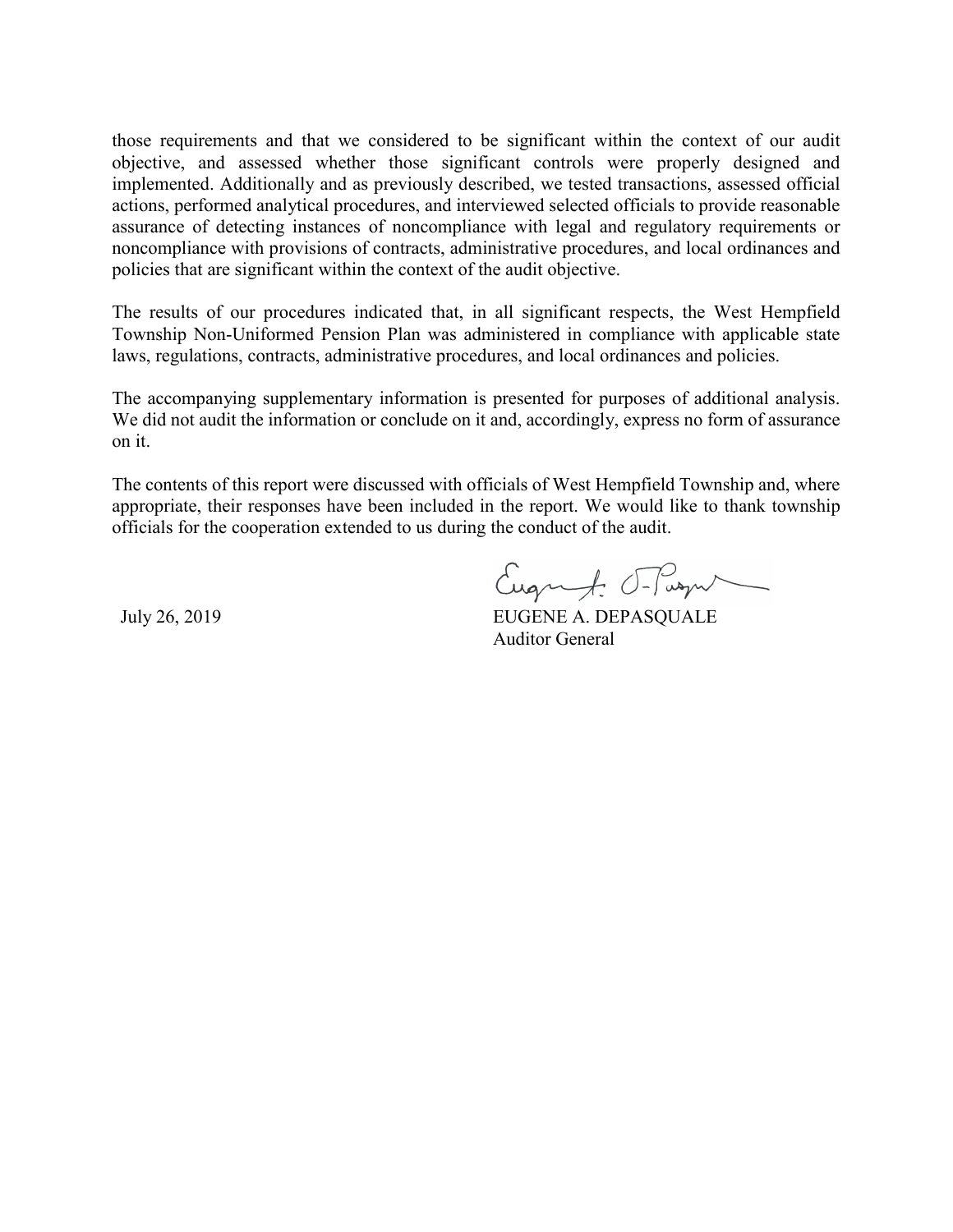## **CONTENTS**

## Page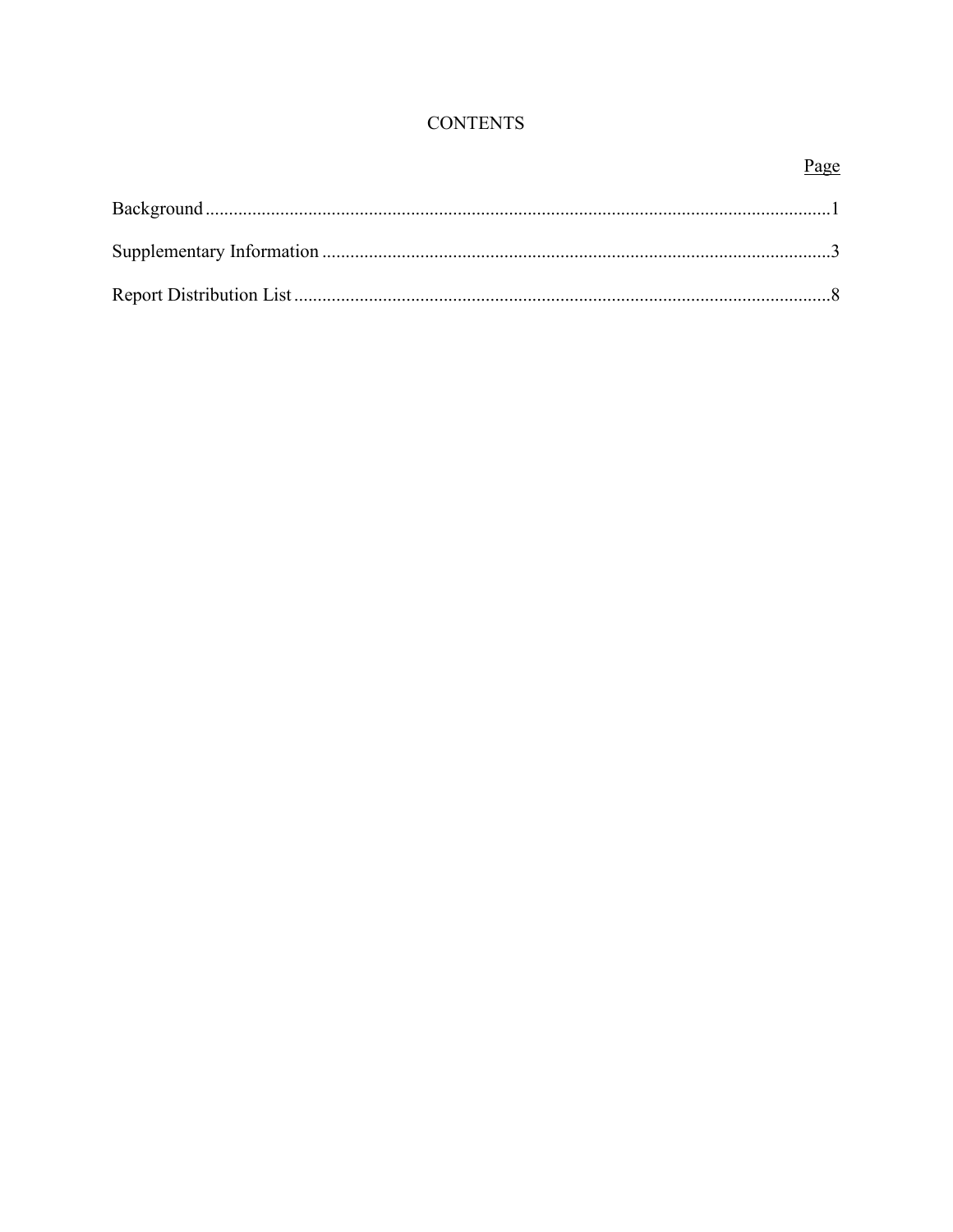#### **BACKGROUND**

On December 18, 1984, the Pennsylvania Legislature adopted the Municipal Pension Plan Funding Standard and Recovery Act (P.L. 1005, No. 205, as amended, 53 P.S. § 895.101 et seq.). The Act established mandatory actuarial reporting and funding requirements and a uniform basis for the distribution of state aid to Pennsylvania's public pension plans. Section 402(j) of Act 205 specifically requires the Auditor General, as deemed necessary, to make an audit of every municipality which receives general municipal pension system state aid and of every municipal pension plan and fund in which general municipal pension system state aid is deposited.

Annual state aid allocations are provided from a 2 percent foreign (out-of-state) casualty insurance premium tax, a portion of the foreign (out-of-state) fire insurance tax designated for paid firefighters and any investment income earned on the collection of these taxes. Generally, municipal pension plans established prior to December 18, 1984, are eligible for state aid. For municipal pension plans established after that date, the sponsoring municipality must fund the plan for three plan years before it becomes eligible for state aid. In accordance with Act 205, a municipality's annual state aid allocation cannot exceed its actual pension costs.

In addition to Act 205, the West Hempfield Township Non-Uniformed Pension Plan is also governed by implementing regulations adopted by the former Public Employee Retirement Commission published at Title 16, Part IV of the Pennsylvania Code and applicable provisions of various other state statutes.

The West Hempfield Township Non-Uniformed Pension Plan is a single-employer defined benefit pension plan locally controlled by the provisions of Ordinance 2-02, as amended. The plan was established January 1, 1987. Active members are not required to contribute to the plan. As of December 31, 2018, the plan had 18 active members, 4 terminated members eligible for vested benefits in the future, and 8 retirees receiving pension benefits from the plan.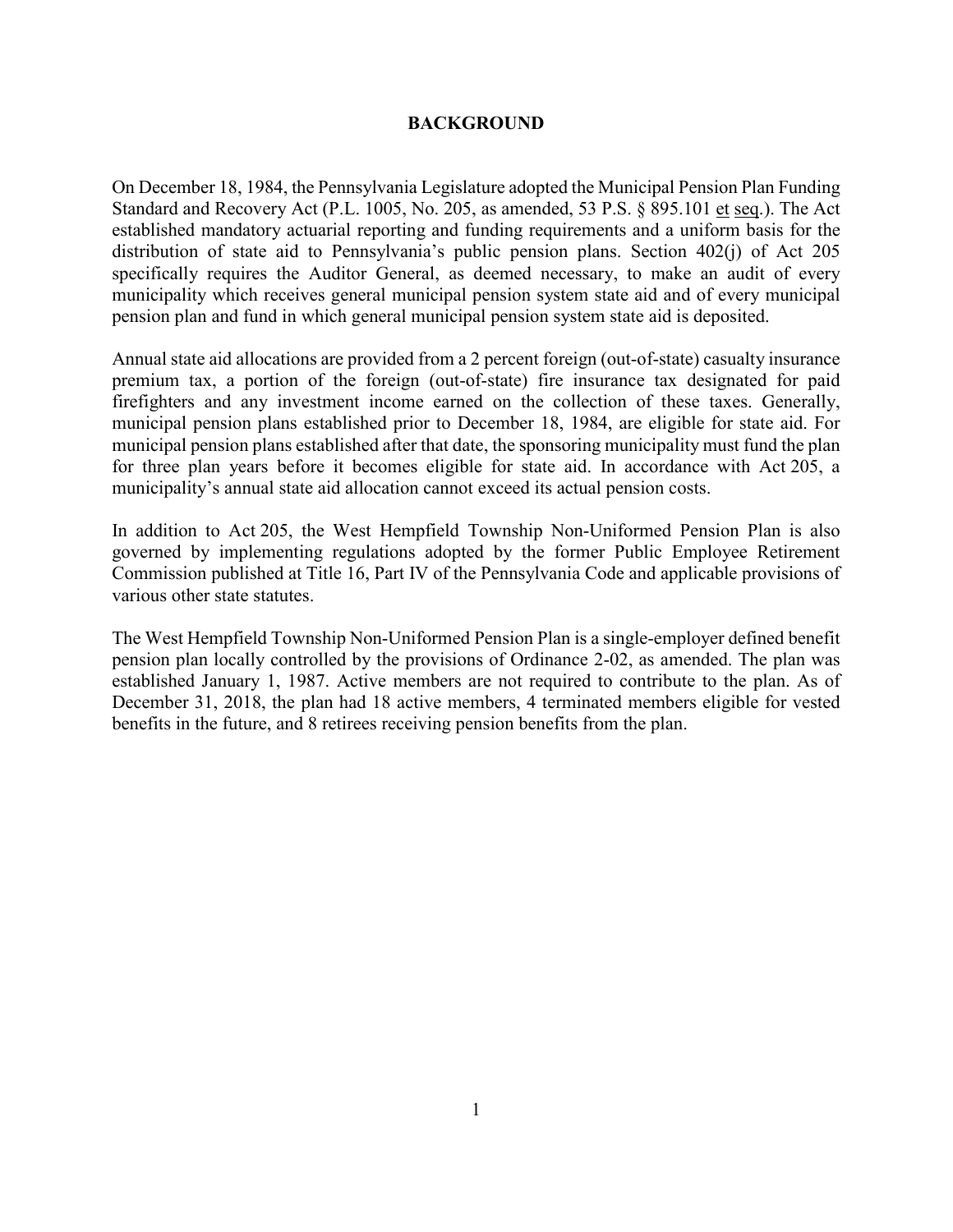## **BACKGROUND – (Continued)**

As of December 31, 2018, selected plan benefit provisions are as follows:

## Eligibility Requirements:

| Normal Retirement Age 65 |                                                             |
|--------------------------|-------------------------------------------------------------|
| Early Retirement         | Age 55 and 10 years of service.                             |
| Vesting                  | 10% each year of service up to 100% after 10 or more years. |

## Retirement Benefit:

Benefit equals 2% of average monthly pay based on the last 36 months of employment, times years of service.

#### Survivor Benefit:

If married for at least one year and eligible for early retirement, a survivor's benefit is payable to the spouse equal to 50% of the pension the member would have been receiving had he retired the day before his death on a joint and 50% survivor option.

#### Disability Benefit:

Actuarial equivalent of the accrued pension at the date of disability.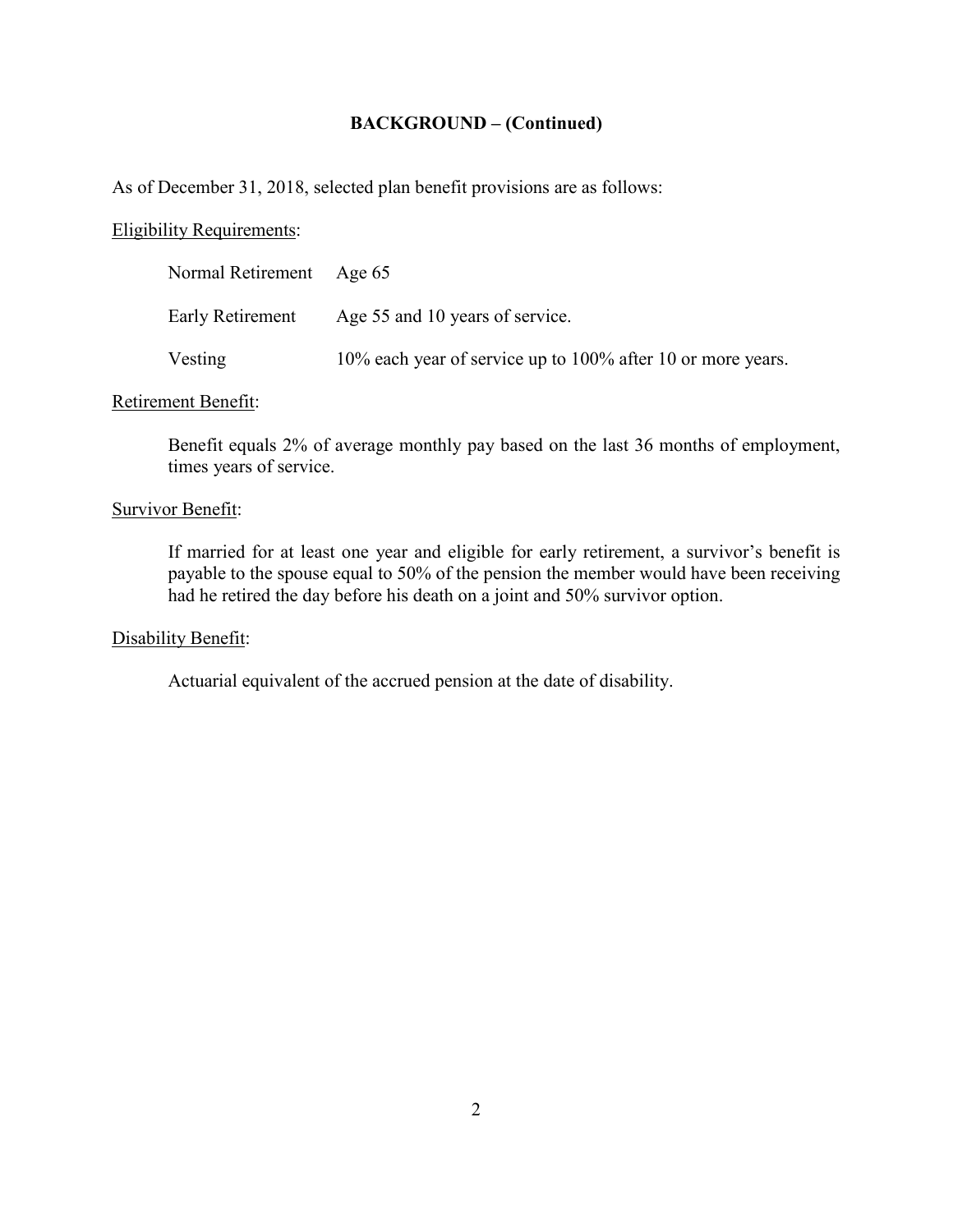The supplementary information contained on Pages 3 and 4 reflects the implementation of GASB Statement No. 67, *Financial Reporting for Pension Plans*. The objective of this statement is to improve financial reporting by state and local governmental pension plans.

## SCHEDULE OF CHANGES IN THE NET PENSION LIABILITY AND RELATED RATIOS FOR THE YEARS ENDED DECEMBER 31, 2015, 2016 AND 2017

|                                                          |              | 2015      |              | 2016        |                           | 2017        |
|----------------------------------------------------------|--------------|-----------|--------------|-------------|---------------------------|-------------|
| <b>Total Pension Liability</b>                           |              |           |              |             |                           |             |
| Service cost                                             | $\mathbb{S}$ | 83,094    | $\mathbb{S}$ | 87,249      | $\boldsymbol{\mathsf{S}}$ | 92,391      |
| Interest                                                 |              | 140,700   |              | 152,112     |                           | 162,490     |
| Difference between expected and actual experience        |              | (53,749)  |              |             |                           | (132, 266)  |
| Changes of assumptions                                   |              |           |              |             |                           | 104,855     |
| Benefit payments, including refunds of member            |              |           |              |             |                           |             |
| contributions                                            |              | (75, 297) |              | (76, 278)   |                           | (81, 183)   |
| Net Change in Total Pension Liability                    |              | 94,748    |              | 163,083     |                           | 146,287     |
| Total Pension Liability - Beginning                      |              | 1,884,308 |              | 1,979,056   |                           | 2,142,139   |
| Total Pension Liability – Ending (a)                     | $\mathbb{S}$ | 1,979,056 |              | \$2,142,139 |                           | \$2,288,426 |
| Plan Fiduciary Net Position                              |              |           |              |             |                           |             |
| Contributions – employer                                 | \$           | 137,215   | $\mathbb{S}$ | 138,835     | \$                        | 104,734     |
| Net investment income                                    |              | 7,374     |              | 91,992      |                           | 316,190     |
| Benefit payments, including refunds of member            |              |           |              |             |                           |             |
| contributions                                            |              | (75,297)  |              | (76, 278)   |                           | (81, 183)   |
| Administrative expense                                   |              | (4,700)   |              | (2,900)     |                           | (6,900)     |
| Net Change in Plan Fiduciary Net Position                |              | 64,592    |              | 151,649     |                           | 322,841     |
| Plan Fiduciary Net Position - Beginning                  |              | 1,765,939 |              | 1,830,531   |                           | 1,982,180   |
| Plan Fiduciary Net Position – Ending (b)                 | S            | 1,830,531 | $\mathbb{S}$ | 1,982,180   |                           | \$2,315,021 |
|                                                          |              |           |              |             |                           |             |
| Net Pension Liability – Ending $(a-b)$                   | \$           | 148,525   | $\mathbb{S}$ | 159,959     | $\mathbb{S}$              | (26, 595)   |
| Plan Fiduciary Net Position as a Percentage of the Total |              |           |              |             |                           |             |
| Pension Liability                                        |              | 92.5%     |              | 92.5%       |                           | 101.2%      |
| <b>Estimated Covered Employee Payroll</b>                | $\mathbb{S}$ | 703,687   | \$           | 692,608     | \$                        | 695,532     |
| Net Pension Liability as a Percentage of Covered         |              |           |              |             |                           |             |
| <b>Employee Payroll</b>                                  |              | 21.1%     |              | 23.1%       |                           | $(3.8\%)$   |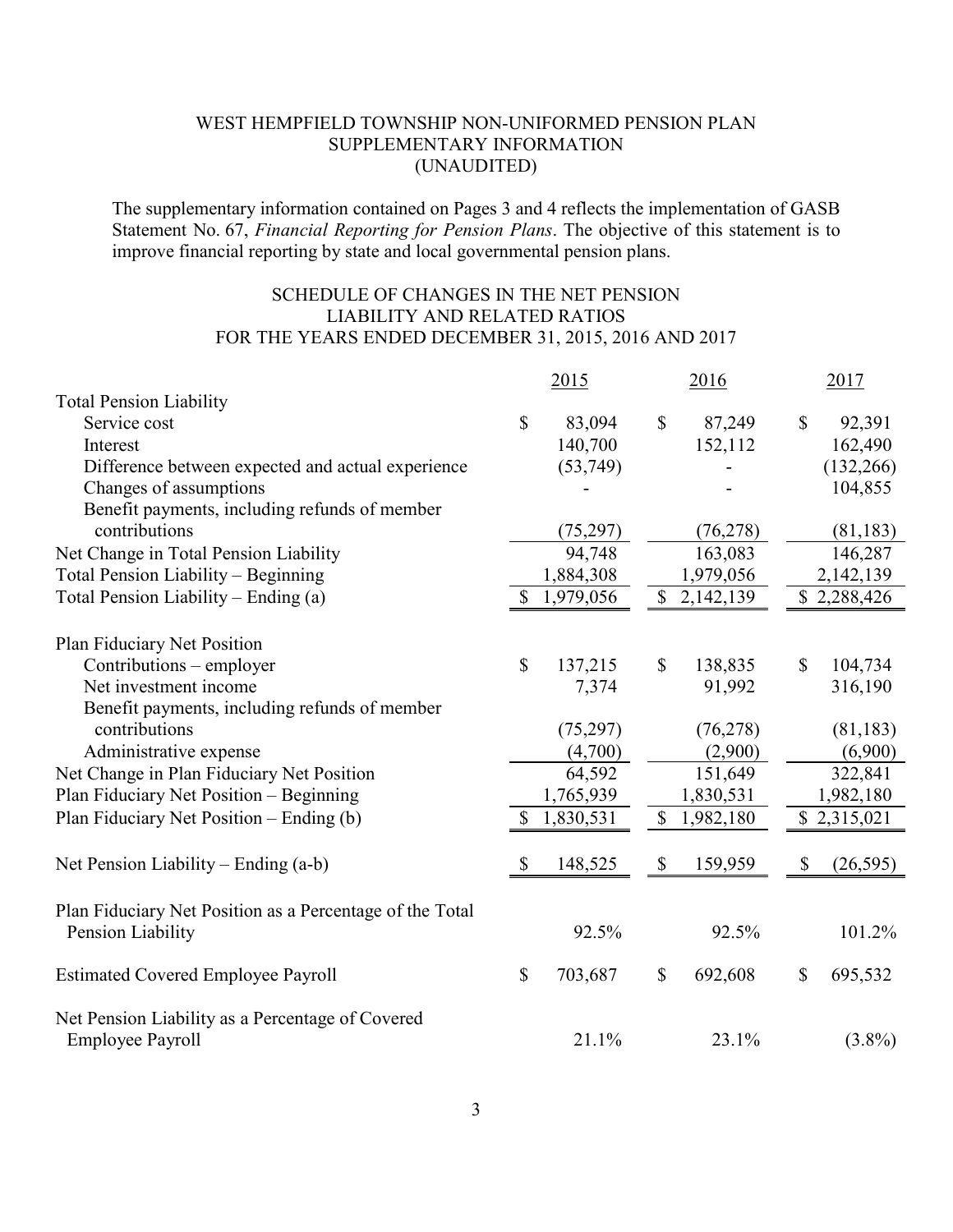#### Sensitivity of the Net Pension Liability to Changes in the Discount Rate

The following presents the net pension liability of the township as of December 31, 2015, 2016 and 2017, calculated using the discount rate of 7.50%, as well as what the township's net pension liability would be if it were calculated using a discount rate that is 1 percentage-point lower or 1 percentage-point higher than the current rate:

|                                   | 1% Decrease<br>$(6.50\%)$ |         |               | Current<br>Discount Rate<br>$(7.50\%)$ | 1\% Increase<br>$(8.50\%)$ |            |
|-----------------------------------|---------------------------|---------|---------------|----------------------------------------|----------------------------|------------|
| Net Pension Liability $-12/31/15$ | \$                        | 374,731 | $\mathbb{S}$  | 148,525                                | \$                         | (46, 154)  |
| Net Pension Liability $-12/31/16$ | \$                        | 400,739 | <sup>\$</sup> | 159,959                                | S                          | (45,574)   |
| Net Pension Liability $-12/31/17$ | \$                        | 231,082 |               | (26,595)                               |                            | (247, 943) |

#### SCHEDULE OF CONTRIBUTIONS

| Year Ended<br>December 31 | Actuarially<br>Determined<br>Contribution | Actual<br>Contributions | Contribution<br>Deficiency<br>(Excess) | Covered-<br>Employee<br>Payroll* | Contributions as<br>a Percentage of<br>Covered-<br>Employee<br>Payroll |
|---------------------------|-------------------------------------------|-------------------------|----------------------------------------|----------------------------------|------------------------------------------------------------------------|
| 2009                      | \$<br>78,592                              | \$<br>78,592            | \$                                     |                                  |                                                                        |
| 2010                      | 90,702                                    | 90,702                  |                                        |                                  |                                                                        |
| 2011                      | 104,971                                   | 104,971                 |                                        |                                  |                                                                        |
| 2012                      | 105,882                                   | 105,882                 |                                        |                                  |                                                                        |
| 2013                      | 118,940                                   | 118,940                 |                                        |                                  |                                                                        |
| 2014                      | 127,865                                   | 127,865                 |                                        | \$686,120                        | 18.64%                                                                 |
| 2015                      | 137,215                                   | 137,215                 |                                        | 703,687                          | 19.50%                                                                 |
| 2016                      | 138,835                                   | 138,835                 |                                        | 692,608                          | 20.05%                                                                 |
| 2017                      | 104,734                                   | 104,734                 |                                        | 695,532                          | 15.06%                                                                 |
| 2018                      | 124,811                                   | 124,811                 |                                        |                                  |                                                                        |

\* Due to GASB Statement No. 67, *Financial Reporting for Pension Plans,* being implemented only recently, the amount of Covered-Employee Payroll was not provided for years prior to 2014. In addition, due to the timing of this audit, covered-employee payroll for 2018 was not provided in this schedule.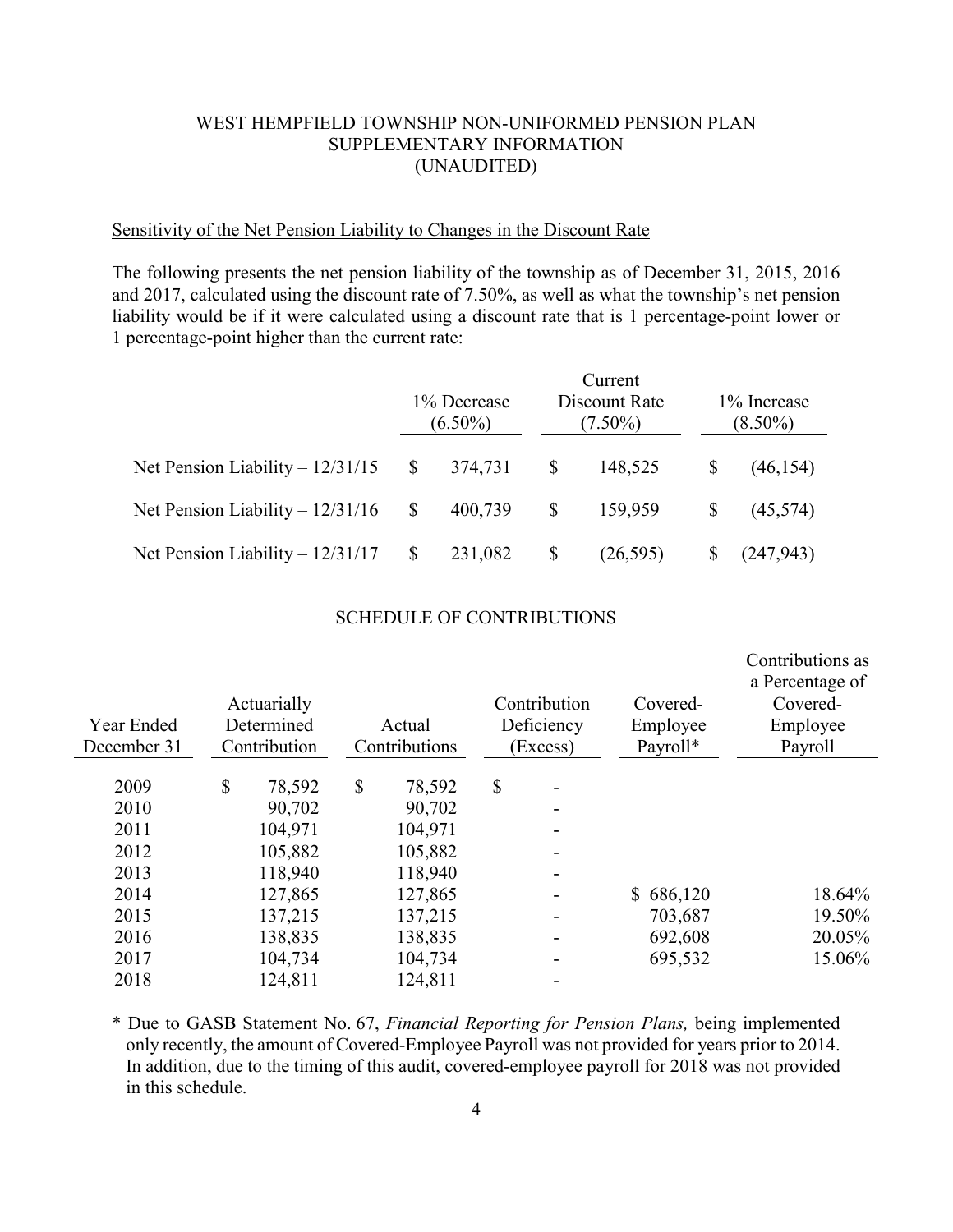## SCHEDULE OF FUNDING PROGRESS

Historical trend information about the plan is presented herewith as supplementary information. It is intended to help users assess the plan's funding status on a going-concern basis, assess progress made in accumulating assets to pay benefits when due, and make comparisons with other state and local government retirement systems.

The actuarial information is required by Act 205 biennially. The historical information, beginning as of January 1, 2013, is as follows:

|                | [ 1 )           | $^{(2)}$        | $\mathfrak{B}$ | $\left( 4\right)$ |
|----------------|-----------------|-----------------|----------------|-------------------|
|                |                 |                 | Unfunded       |                   |
|                |                 | Actuarial       | (Assets in     |                   |
|                |                 | Accrued         | Excess of)     |                   |
|                | Actuarial       | Liability       | Actuarial      |                   |
| Actuarial      | Value of        | $(AAL)$ -       | Accrued        | Funded            |
| Valuation      | Assets          | Entry Age       | Liability      | Ratio             |
| Date           | (a)             | (b)             | $(b) - (a)$    | (a)/(b)           |
| $01 - 01 - 13$ | \$<br>1,326,953 | 1,604,611<br>\$ | \$<br>277,658  | 82.7%             |
| $01 - 01 - 15$ | 1,765,939       | 1,830,559       | 64,620         | 96.5%             |
| $01 - 01 - 17$ | 1,982,180       | 2,114,728       | 132,548        | 93.7%             |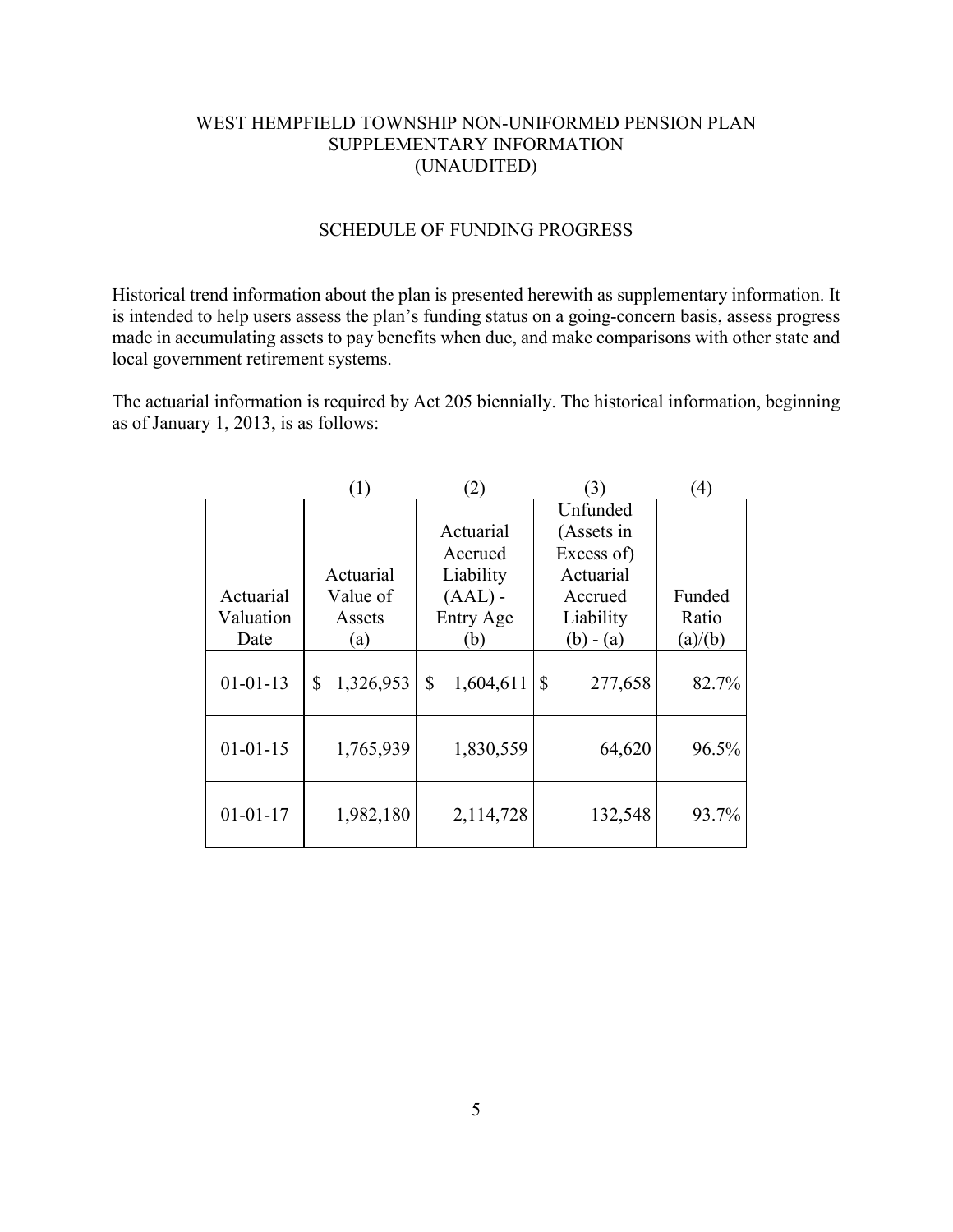The comparability of trend information is affected by changes in actuarial assumptions, benefit provisions, actuarial funding methods, accounting policies, and other changes. Those changes usually affect trends in contribution requirements and in ratios that use the actuarial accrued liability as a factor.

Analysis of the dollar amount of the actuarial value of assets, actuarial accrued liability, and unfunded (assets in excess of) actuarial accrued liability in isolation can be misleading. Expressing the actuarial value of assets as a percentage of the actuarial accrued liability (Column 4) provides one indication of the plan's funding status on a going-concern basis. Analysis of this percentage, over time, indicates whether the system is becoming financially stronger or weaker. Generally, the greater this percentage, the stronger the plan.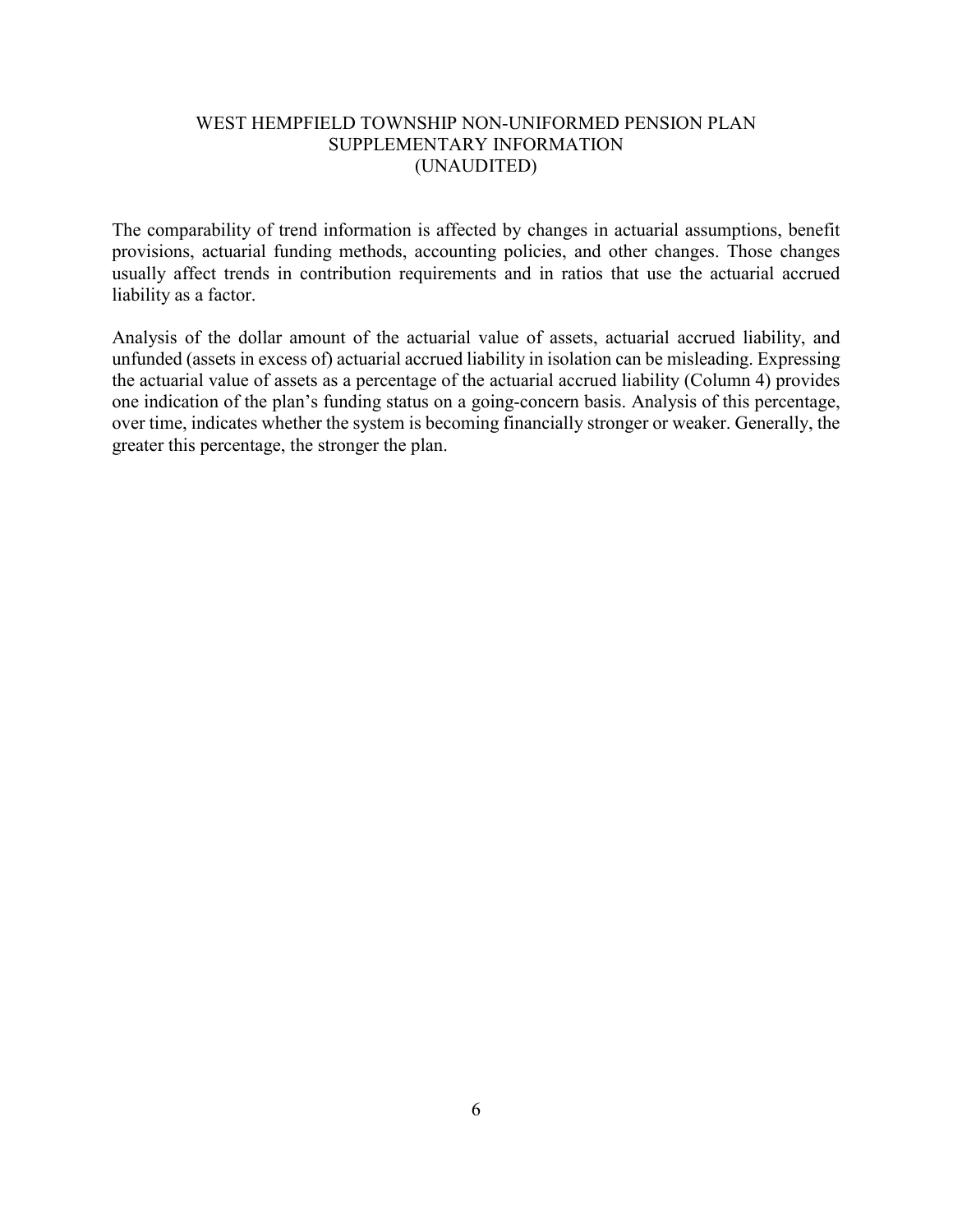## WEST HEMPFIELD TOWNSHIP NON-UNIFORMED PENSION PLAN SUPPLEMENTARY INFORMATION NOTES TO SUPPLEMENTARY SCHEDULES (UNAUDITED)

The information presented in the supplementary schedules was determined as part of the actuarial valuation at the date indicated. Additional information as of the latest actuarial valuation date follows:

| Actuarial valuation date      | January 1, 2017  |
|-------------------------------|------------------|
| Actuarial cost method         | Entry age normal |
| Amortization method           | Level dollar     |
| Remaining amortization period | 9 years          |
| Asset valuation method        | Market value     |
| Actuarial assumptions:        |                  |
| Investment rate of return     | 7.5%             |
| Projected salary increases *  | $5.0\%$          |
| Cost-of-living adjustments    | None assumed     |

\* Includes inflation at 3.0%